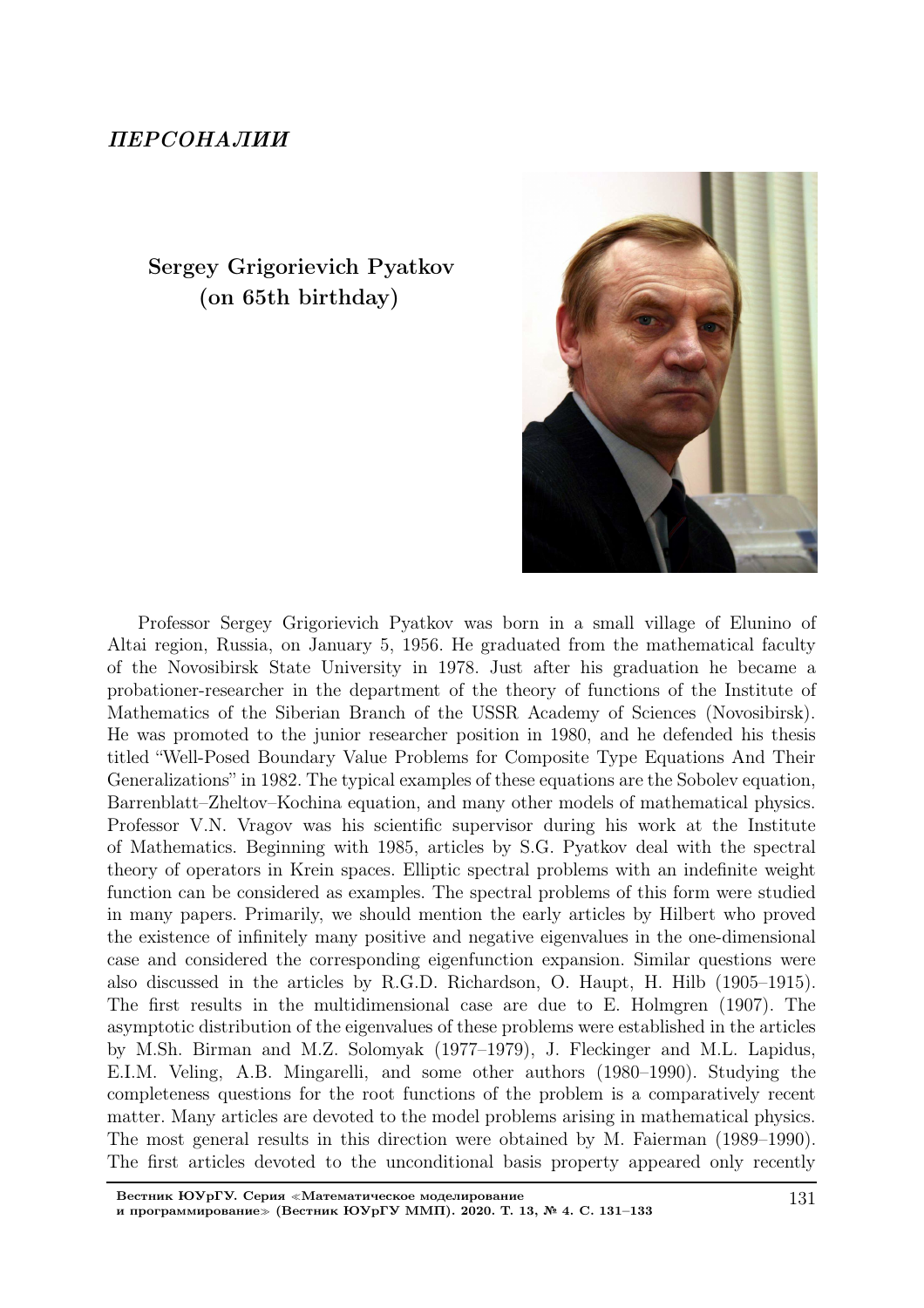(R. Beals, S. Pyatkov, 1984, 1985). Later, this question was extensively studied up to this time, but mainly in the one-dimensional case. We should mention the articles by B. Najman, B. Curgus, P. Binding, R. Hryniv, H. Langer, H. Volkmer, A. Fleige, A. Parfenov. Some results in the multi-dimensional case were obtained in the articles by B. Curgus and B. Najman, M. Faerman, G.F. Roach. In the articles by S.G. Pyatkov new criterions and some sufficient conditions were obtained ensuring the Riesz basis property of eigenfunctions and associated functions of indefinite spectral problems such as elliptic spectral problems with an indefinite weight function and general spectral problems for linear pencils of operators in a Hilbert space. The Krein spaces theory is involved in other results by S.G. Pyatkov devoted to the existence of maximal semidefinite invariant subspaces for J-dissipative operators. These results are applied in the study of boundary value problems for kinetic operator-differential equations whose theory can be used in theory of boundary value problems for nonclassical differential equation (forward-backward parabolic equations, mixed type equations, Fokker-Plank equation, and some others). In 1995, S.G. Pyatkov became a Doctor of Physical and Mathematical Sciences (D.Sc.) in Novosibirsk State University (Novosibirsk). Thesis is titled as "Indefinite Spectral Problems and Their Applications to the Theory Of Boundary Value Problems of Mathematical Physics". Next, he was appointed as senior researcher and then the leading researcher of the Sobolev Institute of Mathematics (Novosibirsk). Recent results by S.G. Pyatkov are connected with inverse problems for parabolic equations and systems, where the unknowns are the right-hand side of an equation of its coefficients. The overderminations conditions are the values of a solution on some spatial manifolds or at separate points. These problems arise in heat and mass transfer theory, diffusion, filtration, and many other fields of mathematical physics. In many case well-posedness of these problems was established. As regard to teaching experience of S.G. Pyatkov, we note an assistant lecturer in 1983–1991, Novosibirsk State University (Novosibirsk), an associate professor in 1991– 1996, Novosibirsk State University (Novosibirsk), a full professor in 1996–2002, Novosibirsk State University (Novosibirsk), and a full professor in 2002–present, Ugra State University (Hanty-Mansiisk, Russian Federation). In 2002, S.G. Pyatkov was appointed as the head of the mathematical department of the Yugra State University. S.G. Pyatkov was the leader of a series of grants supported by Russian Foundation for Basic Research (RFBR), No. 97-01-00894, 99-01-00621, 01-01-796, 03-01-00819, 06-01-00439, 09-01-00422, 12-01- 00260, 15-41-00063, 18-01-00620.

On 65-th anniversary, friends and colleagues wish to Professor Sergey Pyatkov many years of successful work!

## N.L. Abasheeva, S.A. Zagrebina, A.A. Zamyshlyaeva, A.V. Keller, A.I. Kozhanov, G.A. Sviridyuk, S.I. Kabanikhin, E.I. Safonov, A.P. Soldatov, V.V. Slavskii

## References

- 1. Pyatkov S.G., Egorov I.E., Popov S.V. Nonclassical Operator-Differential Equations. Novosibirsk, Nauka, 2000. (in Russian)
- 2. Pyatkov S.G. Operator Theory. Nonclassical Problems. Utrecht, Boston, Koln, Tokyo, VSP, 2002.